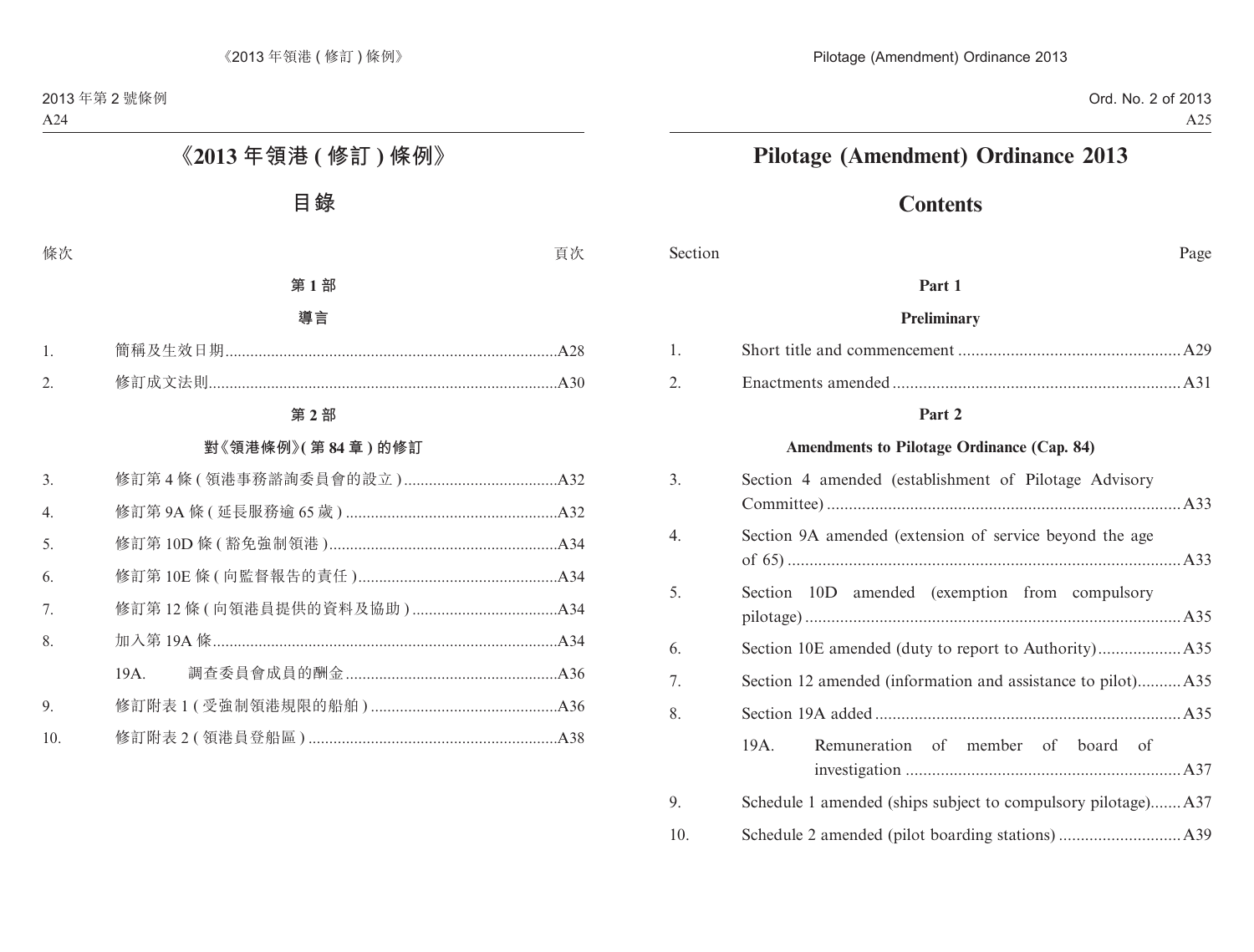|         | Ord. No. 2 of 2013                                 |
|---------|----------------------------------------------------|
|         | A27                                                |
| Section | Page                                               |
|         | Part 3                                             |
|         | Amendments to Pilotage Order (Cap. 84 sub. leg. C) |
| 11.     |                                                    |
| 12.     | First Schedule amended (appropriate experience of  |
|         | Part 4                                             |

### **Consequential Amendments to Pilotage (Dues) Order (Cap. 84 sub. leg. D)**

| 13. |  |  |  |
|-----|--|--|--|
|-----|--|--|--|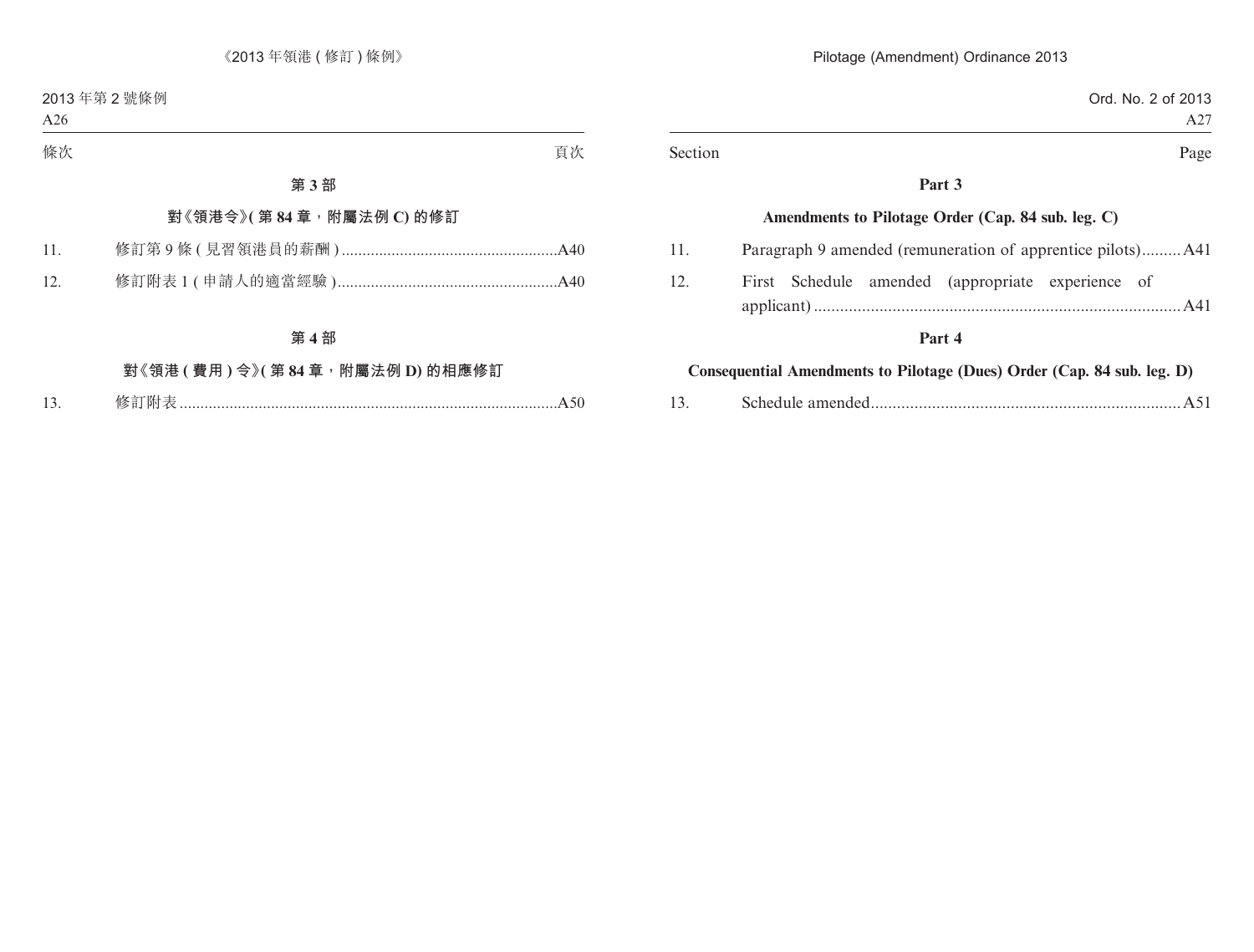Ord. No. 2 of 2013 A29

#### **HONG KONG SPECIAL ADMINISTRATIVE REGION**

#### ORDINANCE NO. 2 OF 2013



C. Y. LEUNG Chief Executive 30 May 2013

An Ordinance to amend the Pilotage Ordinance and its subsidiary legislation to enable the renewal of certain classes of licences held by pilots about to attain or having attained the age of 65 but below the age of 68; to remove the requirement of compulsory pilotage for certain ships on certain routes; to change the location of a pilot boarding station; and to provide for miscellaneous amendments for improving the operation of the Ordinance, and for incidental and related matters.

[31 May 2013]

Enacted by the Legislative Council.

# **Part 1**

# **Preliminary**

#### **1. Short title and commencement**

- (1) This Ordinance may be cited as the Pilotage (Amendment) Ordinance 2013.
- (2) Subject to subsection (3), this Ordinance comes into operation on the day on which it is published in the Gazette.
- (3) Section 5 comes into operation on a day to be appointed by the Secretary for Transport and Housing by notice published in the Gazette.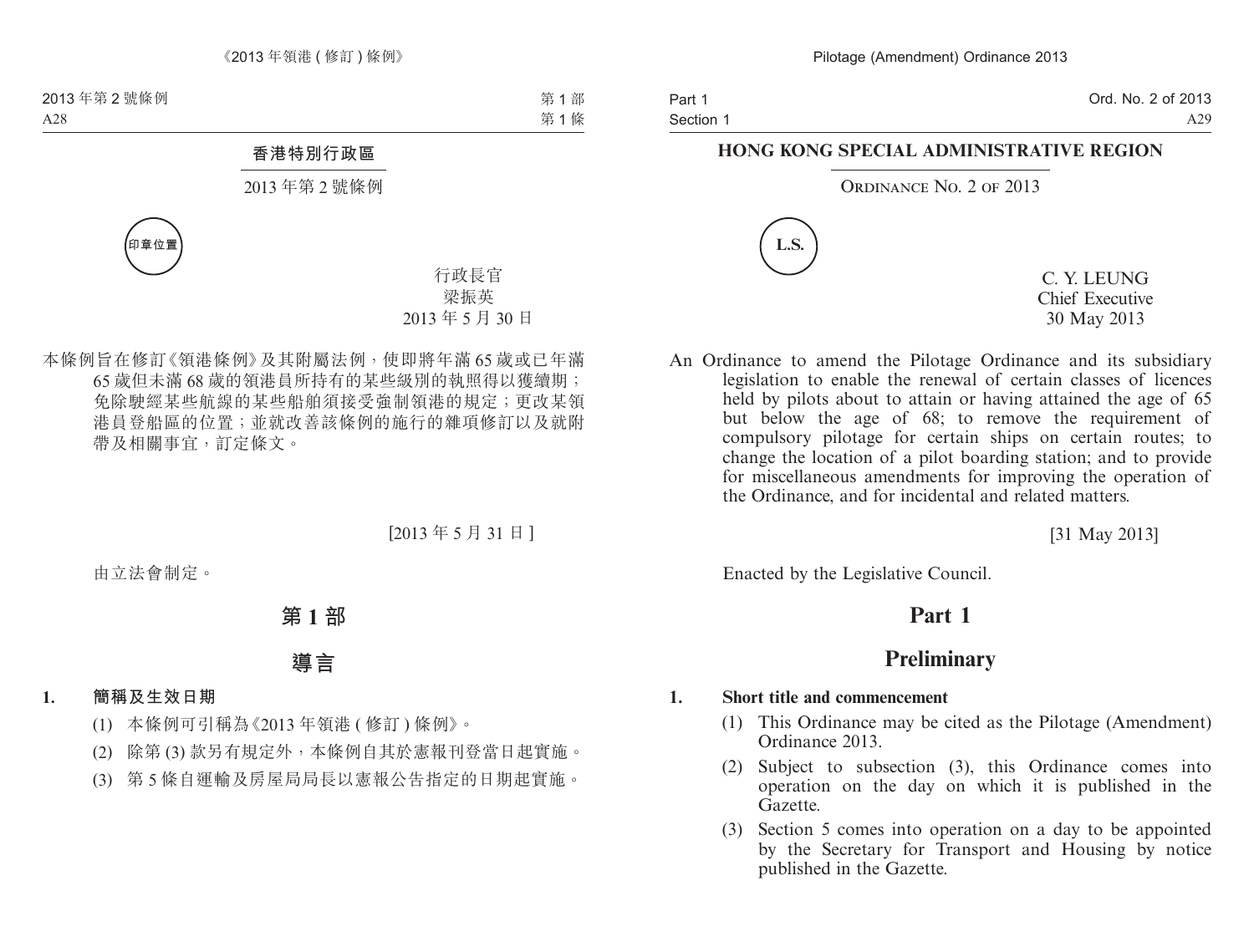| Part 1    | Ord. No. 2 of 2013 |
|-----------|--------------------|
| Section 2 | A31                |

### **2. Enactments amended**

The enactments specified in Parts 2, 3 and 4 are amended as set out in those Parts.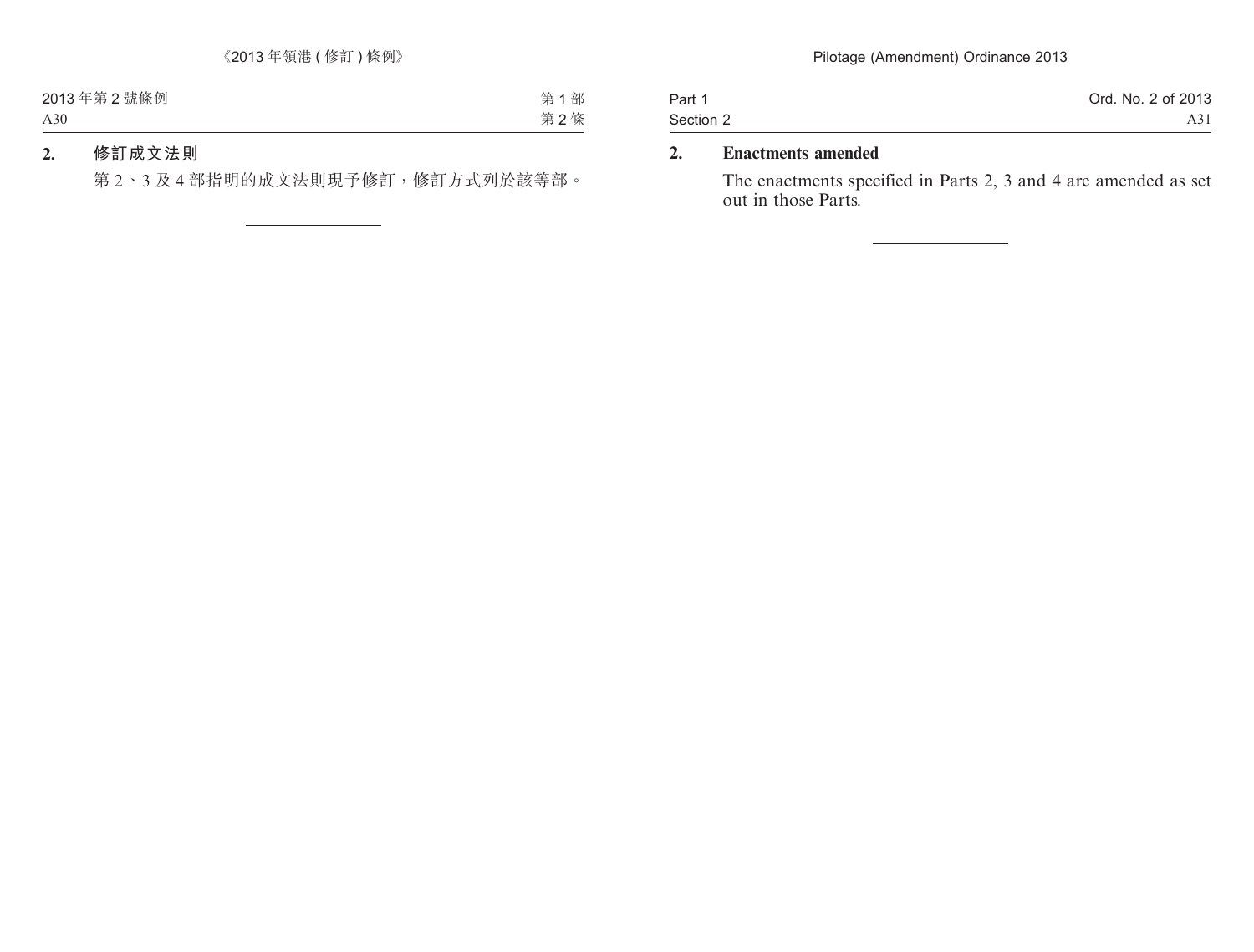| Part 2    | Ord. No. 2 of 2013 |
|-----------|--------------------|
| Section 3 | A33                |

## **Part 2**

# **Amendments to Pilotage Ordinance (Cap. 84)**

- **3. Section 4 amended (establishment of Pilotage Advisory Committee)**
	- (1) Section  $4(3)(a)$  and (b), English text—

**Repeal**

"interest"

#### **Substitute**

"interests".

(2) After section  $4(3)(b)$ —

#### **Add**

- "(ba) a person who, in the opinion of the Chief Executive, represents the interests of the shipping agencies;".
- (3) Section  $4(3)(c)$  to (h), English text—

#### **Repeal**

"interest"

#### **Substitute**

"interests".

# **4. Section 9A amended (extension of service beyond the age of 65)**

Section 9A(2)—

#### **Repeal**

"issue or renew, as may be appropriate, to the applicant a Class IIC licence as prescribed in the Pilotage Order (Cap. 84 sub. leg.) valid"

#### **Substitute**

"renew the applicant's licence".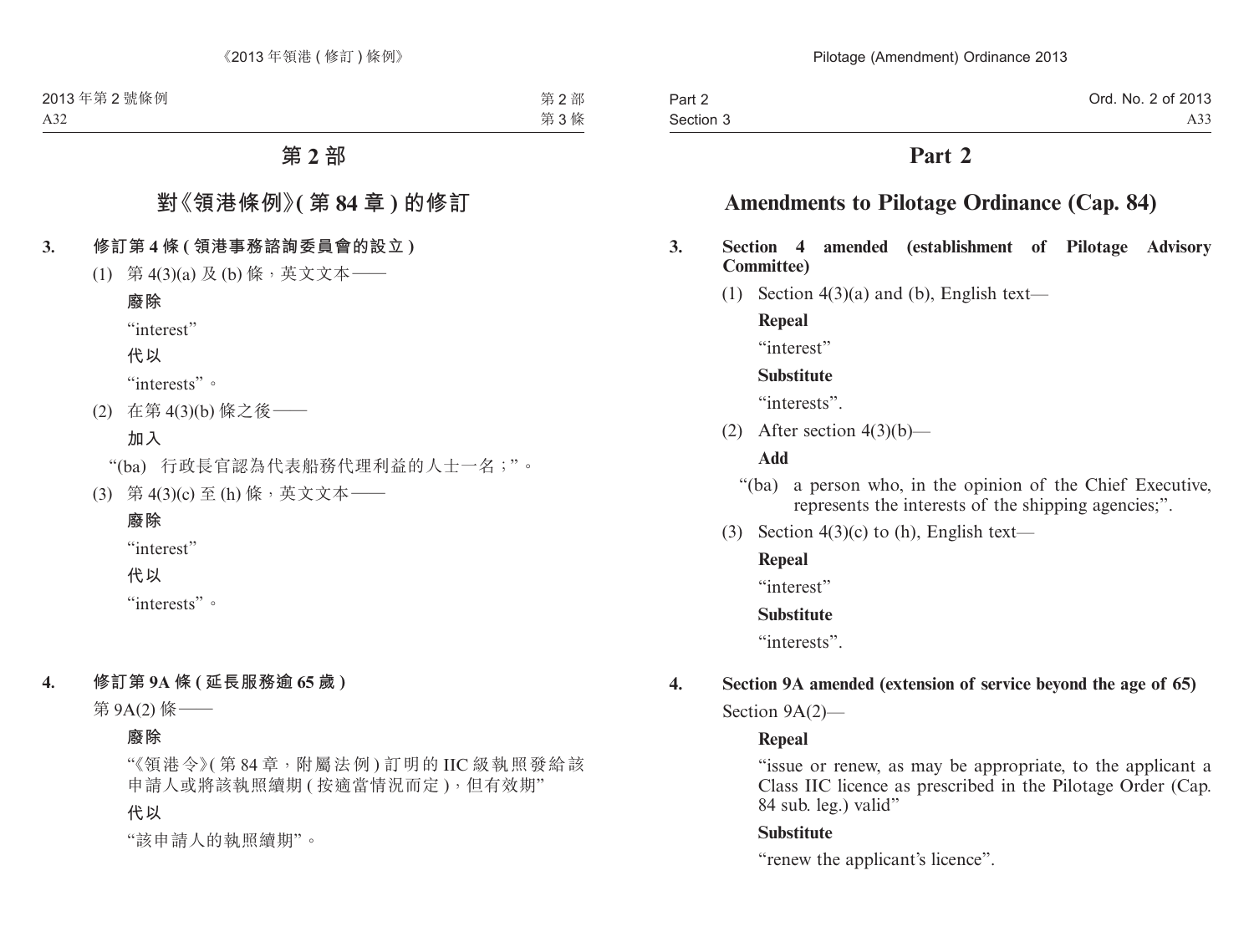| Part 2    | Ord. No. 2 of 2013 |
|-----------|--------------------|
| Section 5 | A35                |

#### **5. Section 10D amended (exemption from compulsory pilotage)**

(1) Section 10D(3)—

#### **Repeal**

"from compulsory pilotage if he is"

#### **Substitute**

"other than one referred to in subsection (1) or (2) from compulsory pilotage if".

(2) After section 10D(4)—

#### **Add**

"(5) If an officer of the Marine Department, on application for an exemption to be granted under subsection (2) or (3), has visited a ship or other site for assisting the Authority in considering whether or not to grant the exemption, the applicant for the exemption must pay the prescribed fee for the visit to the Authority.".

#### **6. Section 10E amended (duty to report to Authority)**

Section  $10E(1)(a)(ii)$  and  $(2)(b)$ —

#### **Repeal**

"registered".

#### **7. Section 12 amended (information and assistance to pilot)**

Section  $12(1)(a)$ —

**Repeal** "registered".

# **8. Section 19A added**

After section 19— **Add**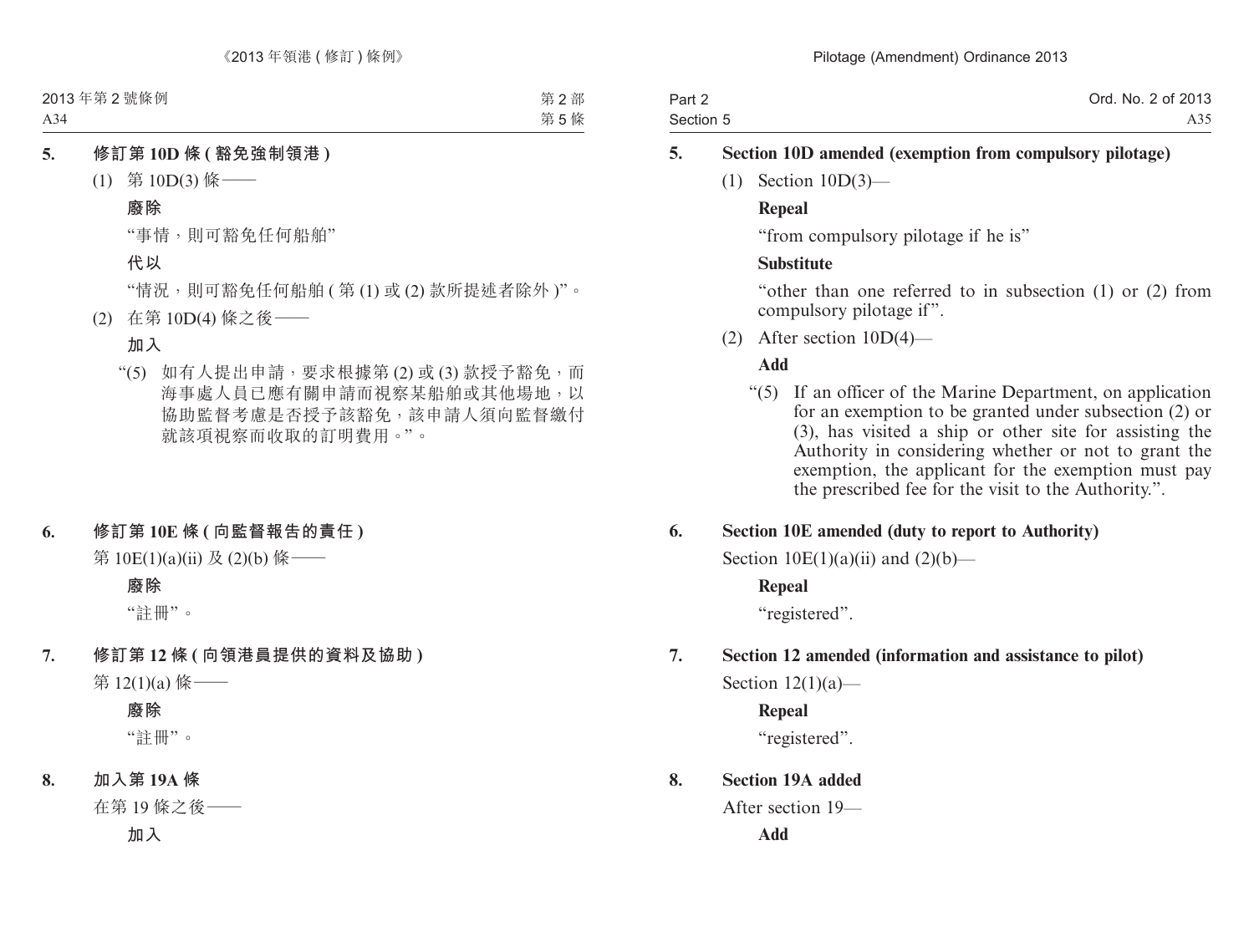| Part 2    | Ord. No. 2 of 2013 |
|-----------|--------------------|
| Section 9 | A37                |

#### "**19A. Remuneration of member of board of investigation**

- (1) A member of a board of investigation is to be remunerated at a rate that takes account of the amount of work done and time spent by the member on the business of the board.
- (2) The remuneration is to be determined by the Secretary for Transport and Housing either generally from time to time or specifically in a particular case.
- (3) Nothing in this section authorizes the payment of remuneration to any person employed full time in any office of emolument under the Government.".

#### **9. Schedule 1 amended (ships subject to compulsory pilotage)**

(1) Schedule 1, item 1—

#### **Repeal**

"registered".

(2) Schedule 1, item 2—

#### **Repeal**

"registered".

(3) Schedule 1, item 2—

#### **Repeal**

", and any container terminal specified in the Third Schedule,".

(4) Schedule 1, items 3, 4 and 5—

#### **Repeal**

"registered".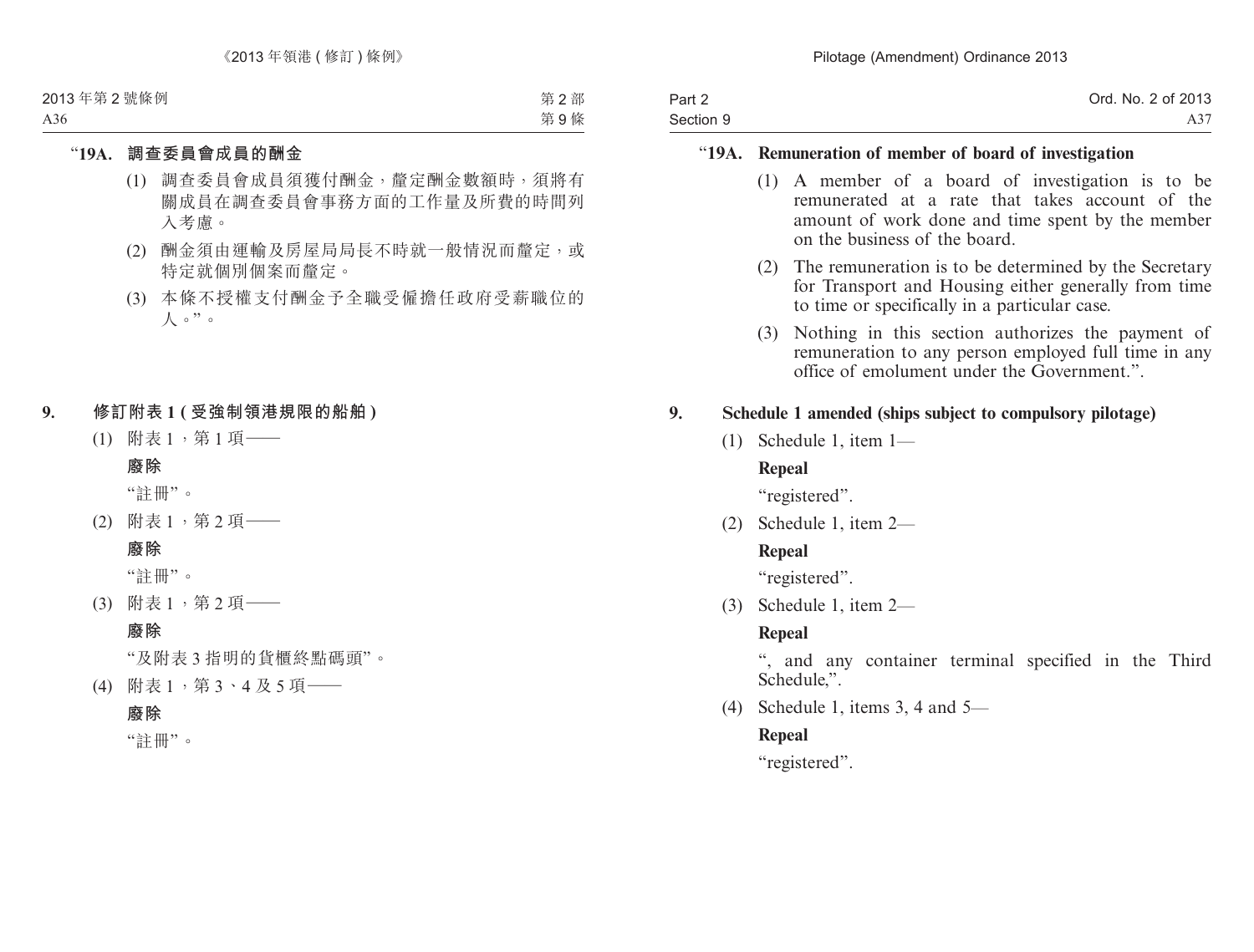| Part 2<br>Section 10 |                                              |                           |            |              | Ord. No. 2 of 2013<br>A39 |
|----------------------|----------------------------------------------|---------------------------|------------|--------------|---------------------------|
| 10.                  | Schedule 2 amended (pilot boarding stations) |                           |            |              |                           |
|                      | Schedule 2, item $3-$                        |                           |            |              |                           |
|                      | Repeal                                       |                           |            |              |                           |
|                      | "latitude"<br>longitude                      | $22^\circ$<br>$113^\circ$ | 23'<br>53' | 30''<br>30'' | north,<br>east."          |
|                      | <b>Substitute</b>                            |                           |            |              |                           |
|                      | "latitude<br>longitude                       | $22^\circ$<br>113°        | 25'<br>53' | 01''<br>12"  | north,<br>east.".         |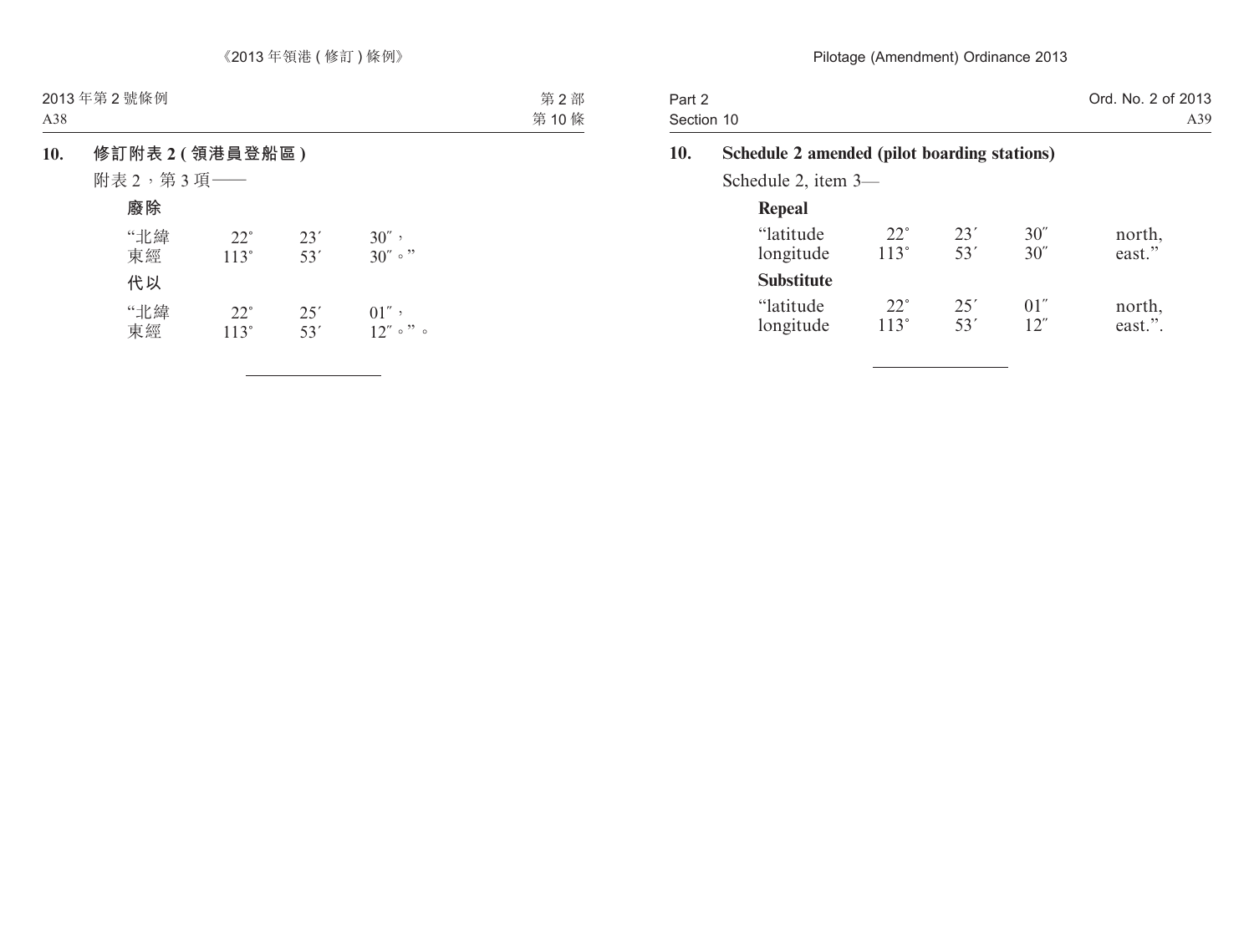# **Part 3**

# **Amendments to Pilotage Order (Cap. 84 sub. leg. C)**

#### **11. Paragraph 9 amended (remuneration of apprentice pilots)**

Paragraph 9—

#### **Repeal**

"shall be not less than \$15,000 per month which shall be payable by the Hong Kong Pilots Association Limited"

#### **Substitute**

"must be not less than \$15,000 per month which is to be payable by the person who has recruited the registered apprentice pilot".

#### **12. First Schedule amended (appropriate experience of applicant)**

(1) First Schedule, Table 1, item 1, second column—

# **Repeal**

"North Berth—

(Inner)

(Outer)"

#### **Substitute**

"North Berth".

(2) First Schedule, Table 1, item 1, third column—

#### **Repeal**

"or North (Inner) when another ship of any length was occupying South (Outer) or North (Outer)"

#### **Substitute**

"when another ship of any length was occupying South (Outer)".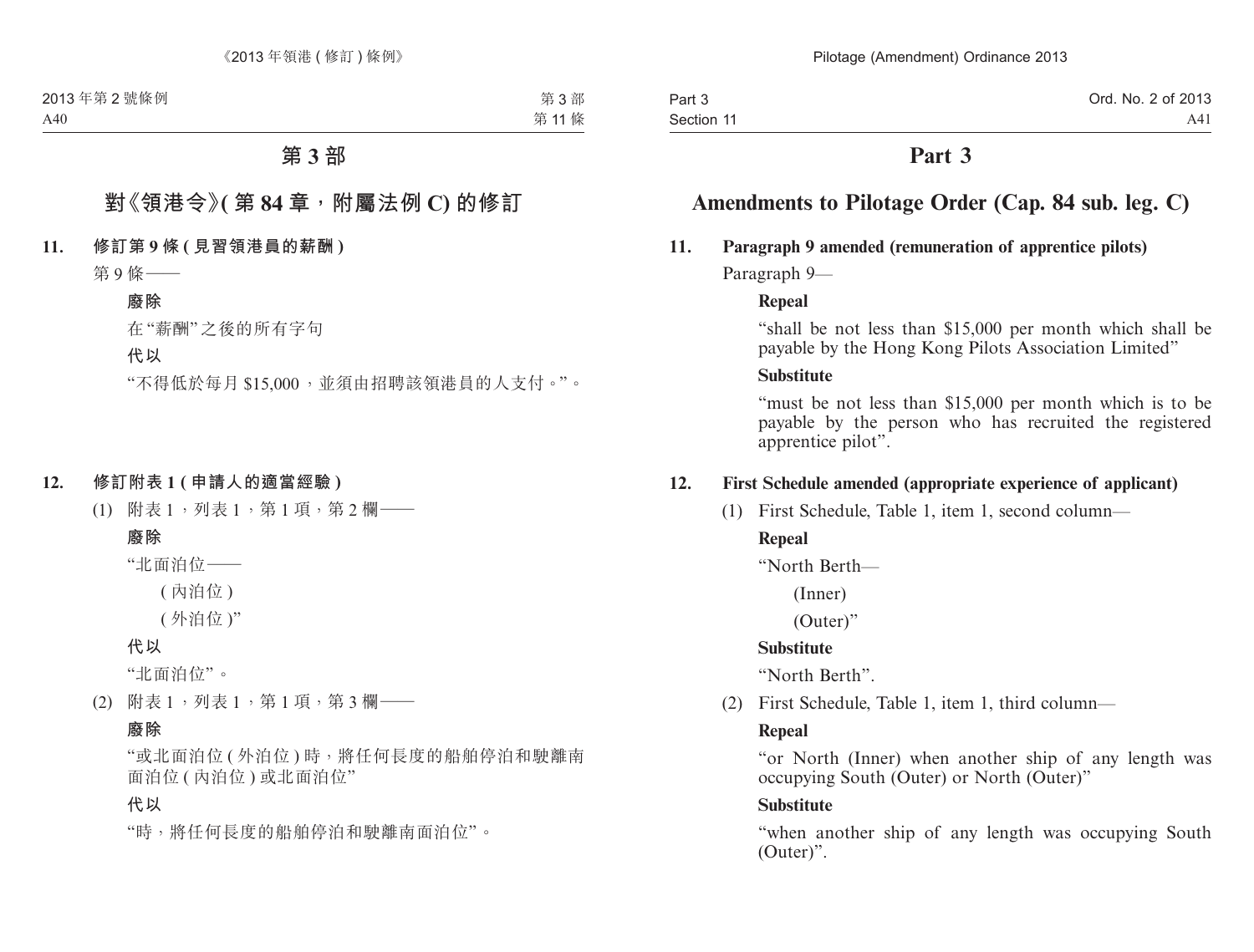| Part 3<br>Section 12 | Ord. No. 2 of 2013<br>A43                       |
|----------------------|-------------------------------------------------|
| (3)                  | First Schedule, Table 1, item 2, second column— |
|                      | Repeal                                          |
|                      | "Berth No. 9"                                   |
|                      | <b>Substitute</b>                               |
|                      | "Berth No. 9"                                   |
|                      | Berth No. 15                                    |
|                      | Berth No. 16                                    |
|                      | Berth No. 17                                    |
|                      | Berth No. 18                                    |
|                      | Berth No. 19                                    |
|                      | Berth No. $20$ ".                               |

(4) First Schedule, Table 1, item 2, third column—

#### **Repeal**

"3 berthings and 3 unberthings (of which 1 berthing and 1 unberthing must have commenced during the hours between sunset and sunrise) of a ship of any length"

#### **Substitute**

"2 berthings and 2 unberthings (of which 1 berthing and 1 unberthing must have commenced during the hours between sunset and sunrise) of a ship of any length".

(5) First Schedule, Table 1, item 4, second column—

#### **Repeal**

"and west inner berth"

#### **Substitute**

", west inner berth and No. 3 berth".

(6) First Schedule, Table 1, item 4, second column— **Repeal**

"(Shell inner LPG berth)"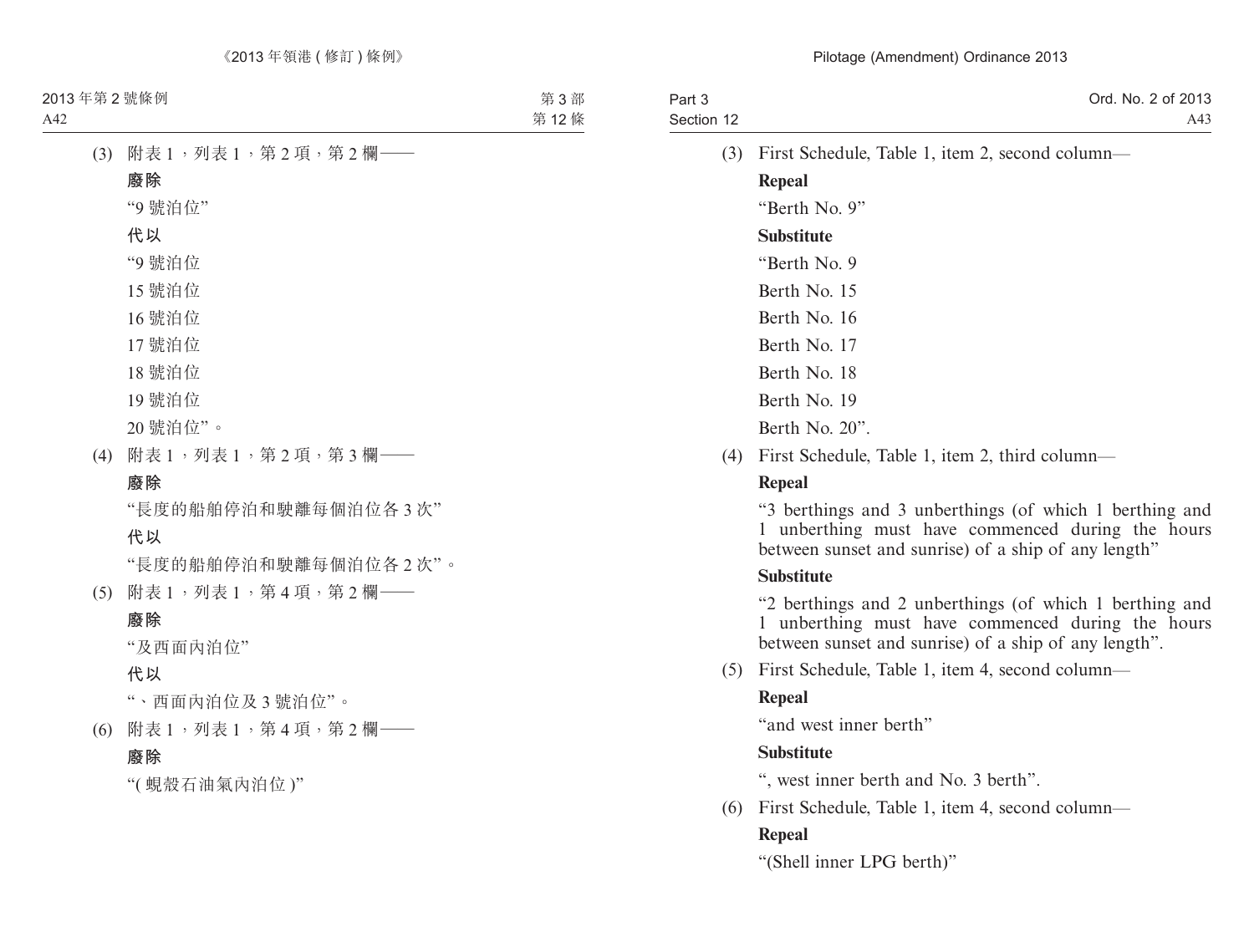| Part 3<br>Section 12 |                                                 | Ord. No. 2 of 2013<br>A45                                                      |  |  |  |
|----------------------|-------------------------------------------------|--------------------------------------------------------------------------------|--|--|--|
|                      | <b>Substitute</b>                               |                                                                                |  |  |  |
|                      | "(Shell inner LPG berth)                        |                                                                                |  |  |  |
|                      | (Caltex LPG berth)".                            |                                                                                |  |  |  |
| (7)                  | First Schedule, Table 1, item 4, second column— |                                                                                |  |  |  |
|                      | Repeal                                          |                                                                                |  |  |  |
|                      | "(Whampao)                                      |                                                                                |  |  |  |
|                      | (Yiu Lian No. 1)"                               |                                                                                |  |  |  |
|                      | <b>Substitute</b>                               |                                                                                |  |  |  |
|                      | "(United)                                       |                                                                                |  |  |  |
|                      | (Yiu Lian No. 1)                                |                                                                                |  |  |  |
|                      | (Yiu Lian No. 3)".                              |                                                                                |  |  |  |
| (8)                  | First Schedule, Table 1-                        |                                                                                |  |  |  |
|                      | Repeal item 5.                                  |                                                                                |  |  |  |
| (9)                  | First Schedule, Table 1, item 7—                |                                                                                |  |  |  |
|                      | Repeal                                          |                                                                                |  |  |  |
|                      | "China Cement Company"<br>Wharf                 | 3 berthings and 3 unberthings<br>of a ship exceeding 168 metres<br>in length." |  |  |  |
|                      | <b>Substitute</b>                               |                                                                                |  |  |  |
|                      | "China Cement Company"<br>Wharf                 | 3 berthings and 3 unberthings<br>of a ship exceeding 168 metres<br>in length.  |  |  |  |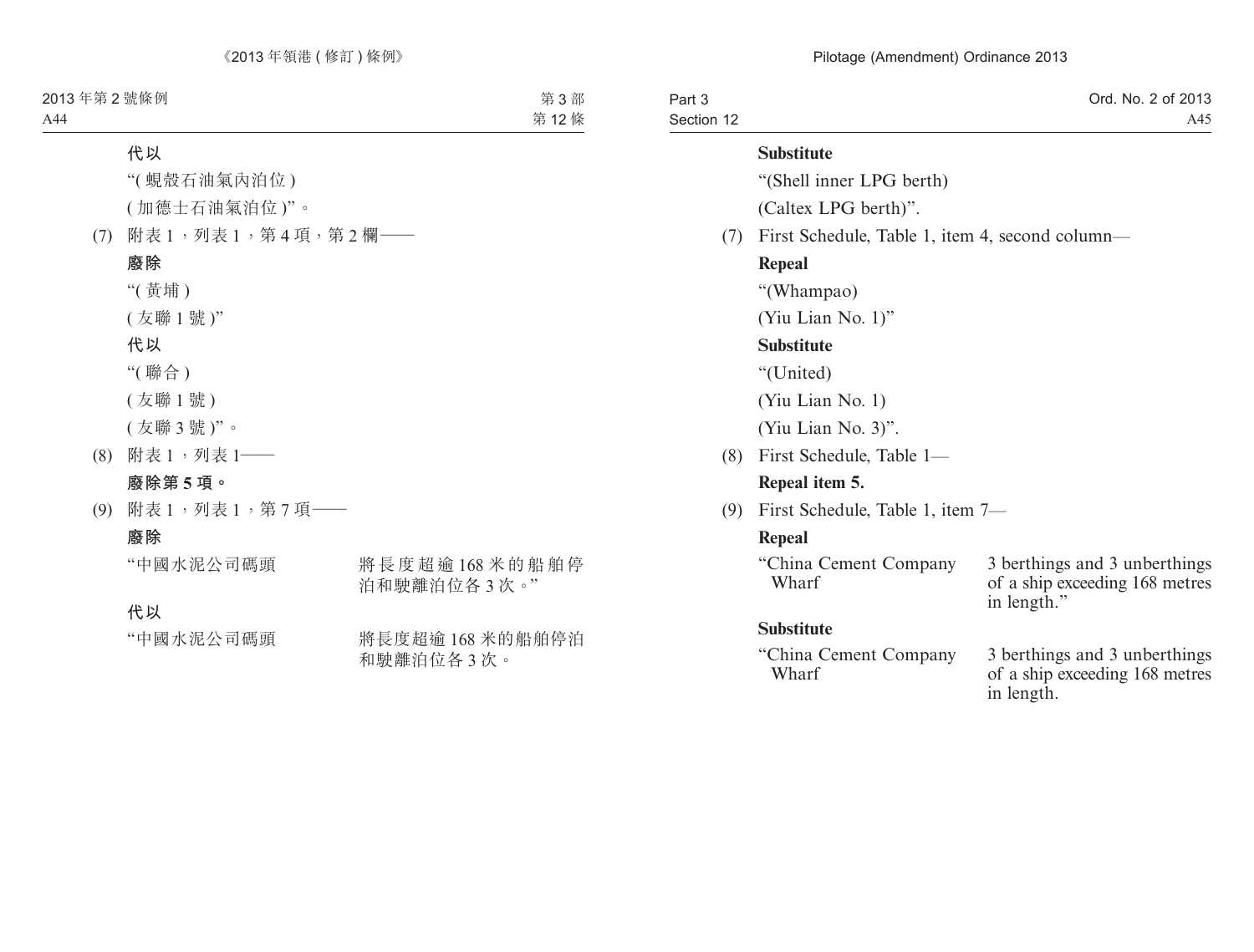| Part 3<br>Section 12                | Ord. No. 2 of 2013<br>A47                                                                                                                                                                                                                                                                                                                          |
|-------------------------------------|----------------------------------------------------------------------------------------------------------------------------------------------------------------------------------------------------------------------------------------------------------------------------------------------------------------------------------------------------|
| Permanent Aviation Fuel<br>Facility | 3 berthings and 3 unberthings<br>(of which 1 berthing and<br>unberthing must have<br>commenced during the hours<br>between sunset and sunrise)<br>of a ship of any length; and<br>1 berthing and 1 unberthing<br>of a ship exceeding 168 metres<br>in length when another ship of<br>the same length or longer was<br>occupying part of the berth. |
| Shiu Wing Steel Wharf               | 2 berthings and 2 unberthings<br>of a ship exceeding 168 metres<br>in length.".                                                                                                                                                                                                                                                                    |

(10) First Schedule, Table 1, item 8, third column—

#### **Repeal**

"of a ship exceeding 168 metres in length"

#### **Substitute**

"(of which 1 berthing and 1 unberthing must have commenced during the hours between sunset and sunrise) of a ship exceeding 168 metres in length; and 1 berthing and 1 unberthing of a ship exceeding 168 metres in length when another ship of the same length or longer was occupying part of the berth".

(11) First Schedule, Table 1, item 8—

#### **Repeal**

"Sok Kwu Wan—

Cement Wharf 1 berthing and 1 unberthing of a ship of any length.".

(12) First Schedule, Table 3, item 1, second column— **Repeal**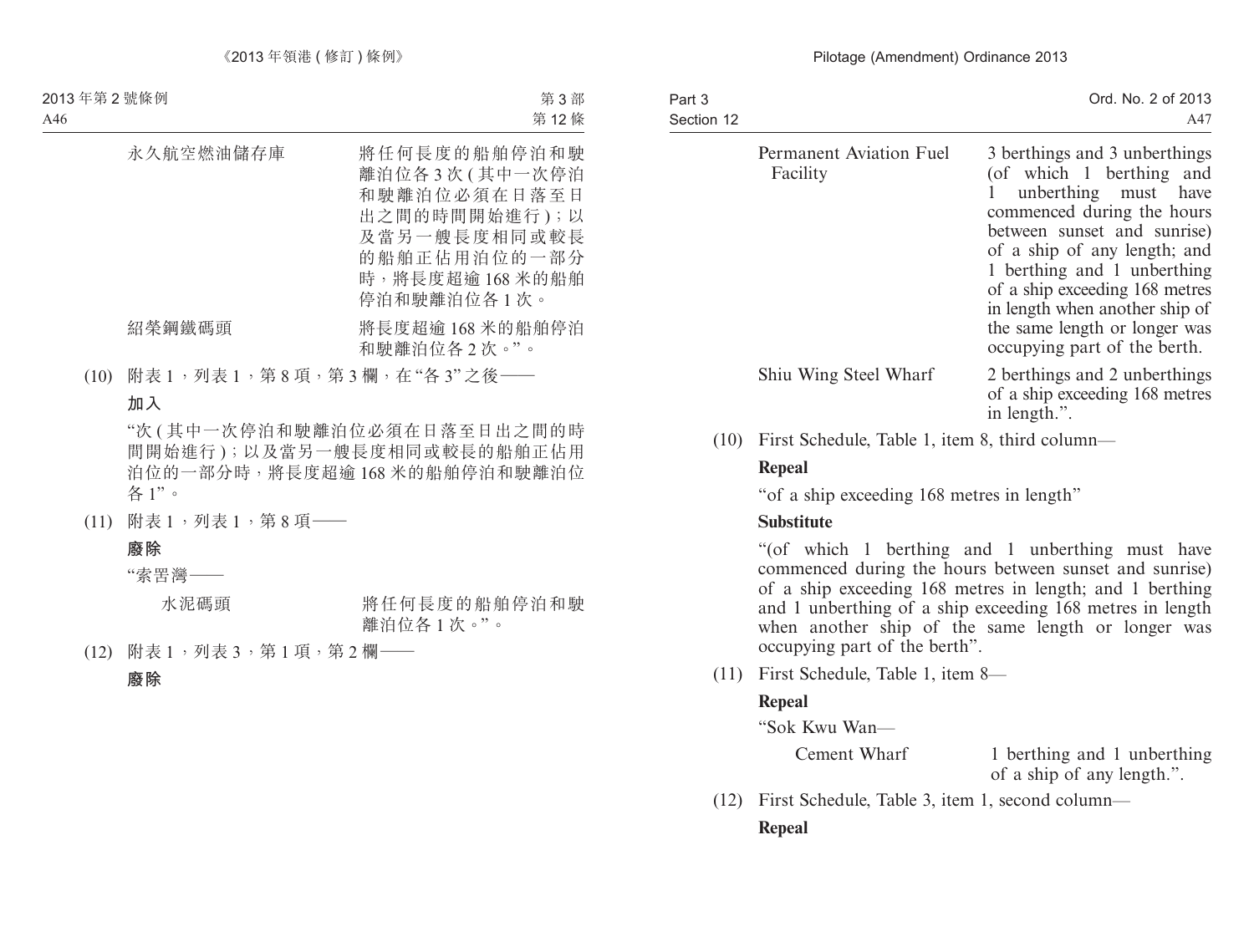| Part 3<br>Section 12 |                                                 |  | Ord. No. 2 of 2013<br>A49                                                    |  |
|----------------------|-------------------------------------------------|--|------------------------------------------------------------------------------|--|
|                      | "North Berth-                                   |  |                                                                              |  |
|                      | (Inner)                                         |  |                                                                              |  |
|                      | $(Outer)$ "                                     |  |                                                                              |  |
|                      | <b>Substitute</b>                               |  |                                                                              |  |
|                      | "North Berth".                                  |  |                                                                              |  |
| (13)                 | First Schedule, Table 3, item 2, second column— |  |                                                                              |  |
|                      | Repeal                                          |  |                                                                              |  |
|                      | "Berth No. 9"                                   |  |                                                                              |  |
|                      | <b>Substitute</b>                               |  |                                                                              |  |
|                      | "Berth No. 9                                    |  |                                                                              |  |
|                      | Berth No. 15                                    |  |                                                                              |  |
|                      | Berth No. 16                                    |  |                                                                              |  |
|                      | Berth No. 17                                    |  |                                                                              |  |
|                      | Berth No. 18                                    |  |                                                                              |  |
|                      | Berth No. 19                                    |  |                                                                              |  |
|                      | Berth No. 20".                                  |  |                                                                              |  |
| (14)                 | First Schedule, Table 3, item 3—                |  |                                                                              |  |
|                      | Repeal                                          |  |                                                                              |  |
|                      | "H.K. United Dockyards<br>Seawalls Wharf        |  | 2 berthings and 2 unberthings<br>of a ship of any length."                   |  |
|                      | <b>Substitute</b>                               |  |                                                                              |  |
|                      | "H.K. United Dockyards<br>Seawalls Wharf        |  | 2 berthings and 2 unberthings<br>of a ship of any length at<br>each wharf.". |  |
|                      | Yiu Lian Seawalls Wharf                         |  |                                                                              |  |